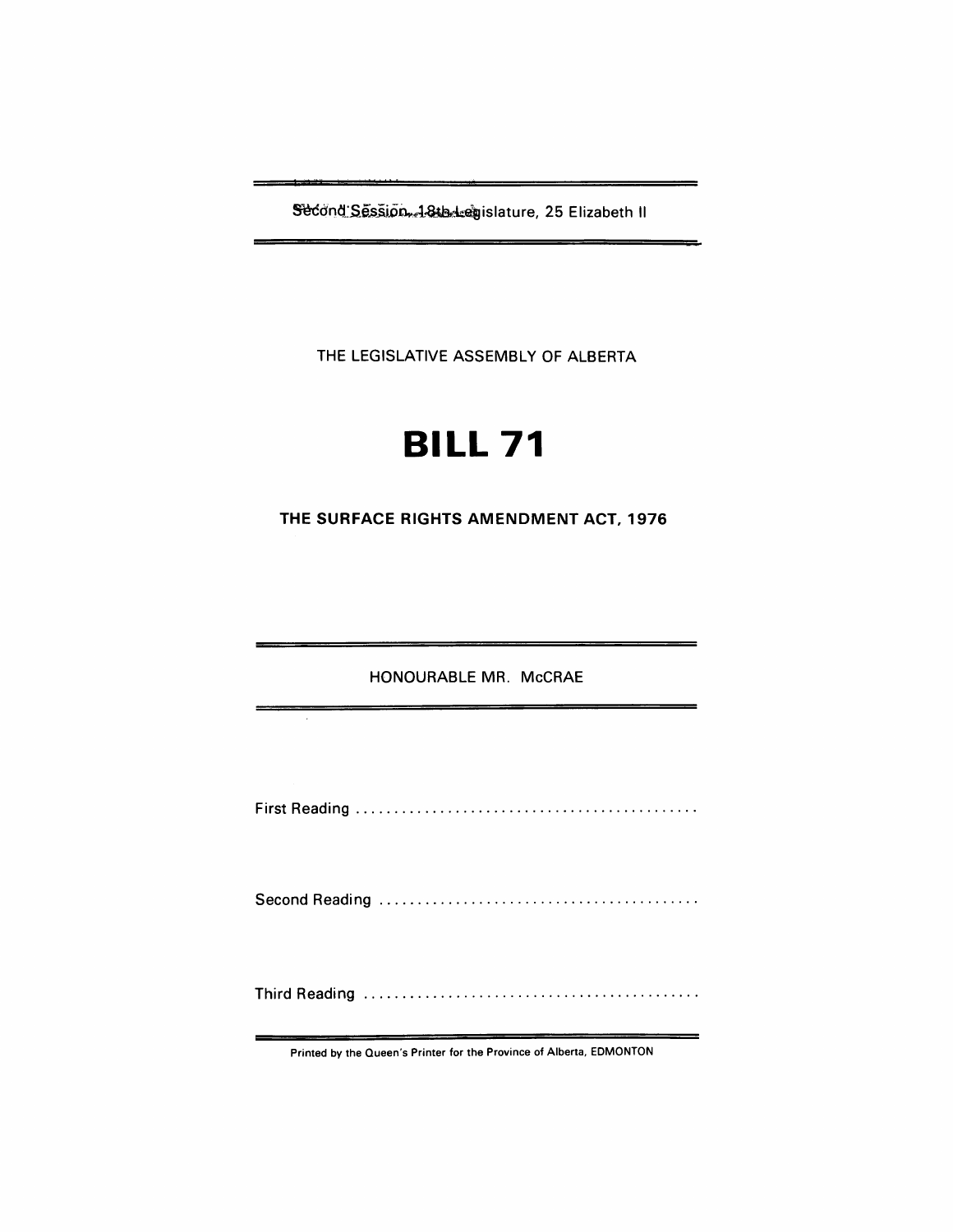Bill 71

## **BILL 71**

### 1976

## **THE SURFACE RIGHTS AMENDMENT ACT, 1976**

(Assented to , 1976)

HER MAJESTY, by and with the advice and consent of the Legislative Assembly of Alberta, enacts as follows:

- 1. The Surface Rights Act is hereby amended.
- 2. Section 1 is amended

(a) by striking out clause (g) and by substituting the following:

- (g) "operator" means
	- (i) the person or unincorporated group of persons having the right to a mineral or the right to work the same, or the agent thereof, or
	- (ii) with reference to a pipeline, power transmission line or telephone line, the person empowered to acquire an interest in land for the purpose of the pipeline, power transmission line or telephone line under The Pipeline Act, 1975, The Hydro and Electric Energy Act or The Water, Gas, Electric and Telephone Companies Act, as the case may be;
- (b) by adding the following clauses after clause (h):
	- (h.1) "pipeline" means
		- (i) a pipeline as defined in The Pipeline Act, 1975 and to which that Act applies, or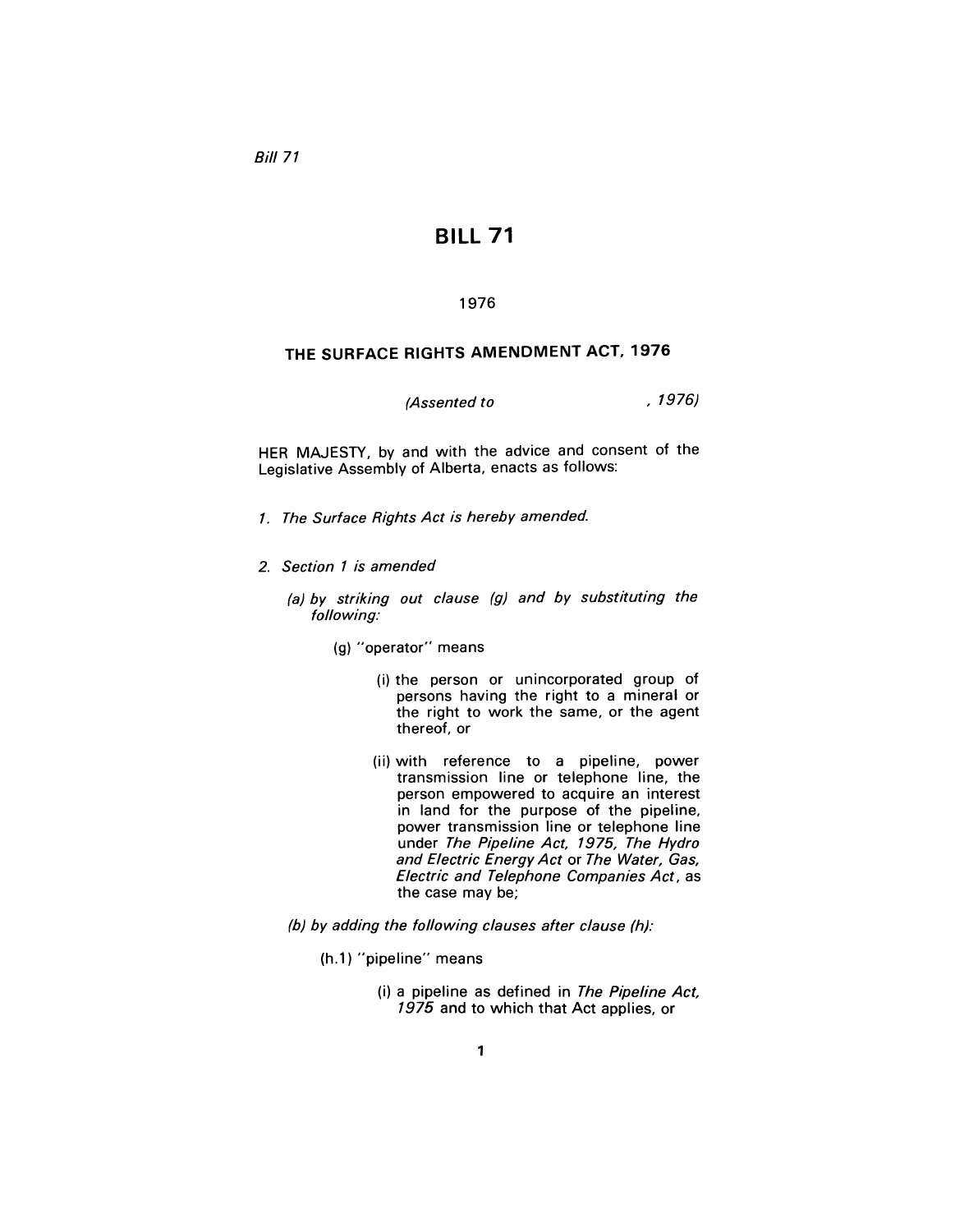#### **Explanatory Notes**

- 1. This Bill wilt amend chapter 91 of the Statutes of Alberta, 1972.
- 2. Section 1, clause (g) presently reads:

1. In this Act,

The Surface Rights Board presently has jurisdiction in respect of expropriations for pipelines, power transmission lines and telephone lines by virtue of section 26, subsection (2) of The Expropriation Act. The aim of the amendments to section 1 and the other related amendments in this Bill is to transfer such expropriations to The Surface Rights Act so that, while the Board would retain its jurisdiction in respect of those expropriations, The Surface Rights Act would apply to them instead of The Expropriation Act.

<sup>(</sup>g) "operator" means a person or unincorporated group of persons having the right to a mineral or the right to work the same, or the agent thereof;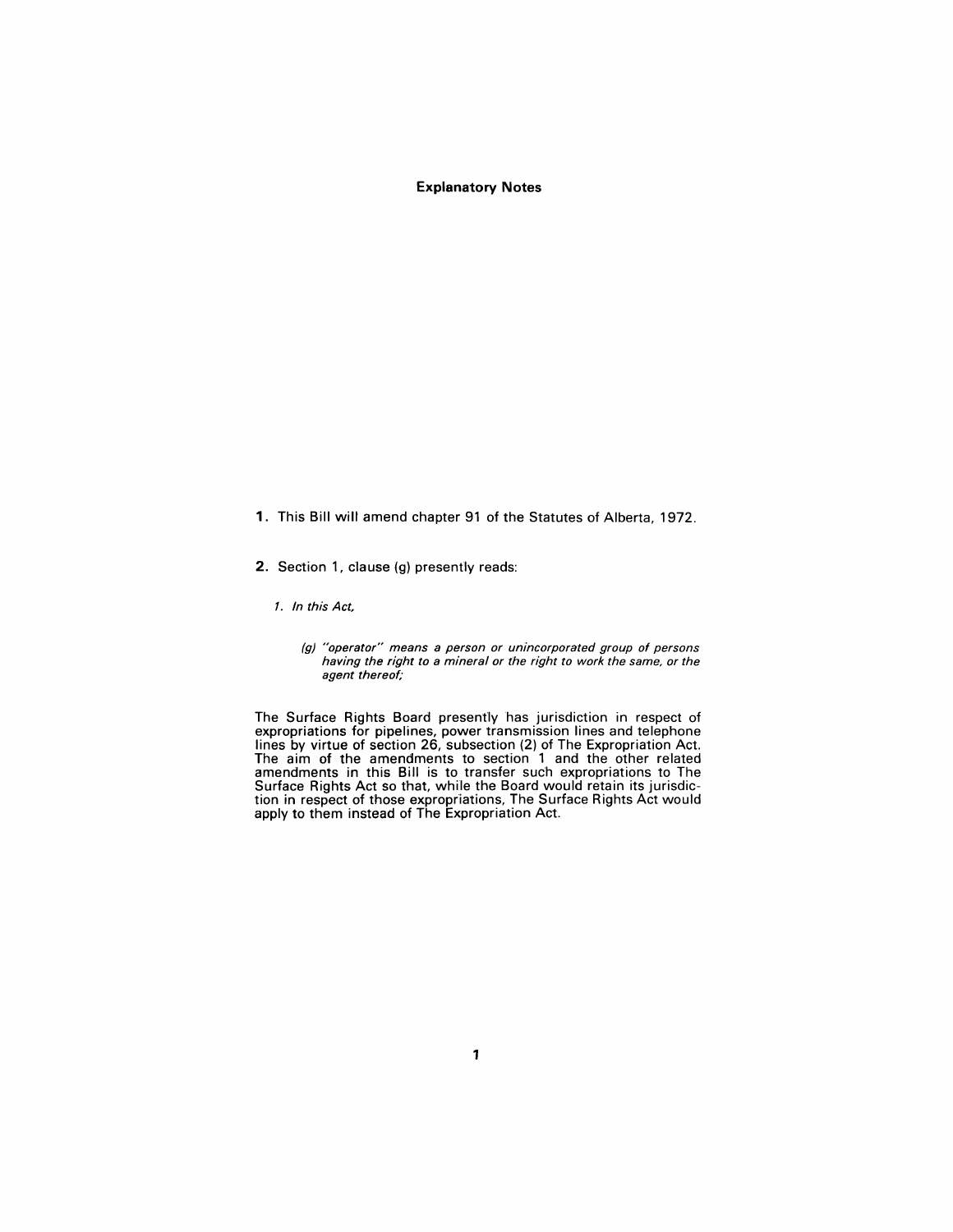- (ii) mains, pipes or other devices
	- (A) that are required for conveying, transmitting, supplying or distributing gas or water or sewage services, and
	- (8) to which sections 30 to 32 of The Water, Gas, Electric and Telephone Companies Act apply;
- (h.2) "power transmission line" means
	- $(i)$  a transmission line as defined in The Hydro and Electric Energy Act and to which that Act applies, or
	- (ii) wires, conductors, poles or other devices
		- (A) that are required for conveying, transmitting, supplying or distributing electricity, and
		- (8) to which sections 30 to 32 of The Water, Gas, Electric and Telephone Companies Act apply;
- (c) by adding the following clause after clause (I):
	- (1.1) "telephone line" means wires, conductors, poles or other devices
		- (i) that are required for conveying, transmitting, supplying or distributing telephone services, and
		- (ii) to which sections 30 to 32 of The Water, Gas, Electric and Telephones Companies Act apply;
- 3. Section 12 is amended
	- (a) as to subsection (1) by striking out clauses (b) and (c) and by substituting the following:
		- (b) the construction of tanks, stations and structures for or in connection with a mining or drilling operation, or the production of minerals, or for or incidental to the operation of such tanks, stations and structures, or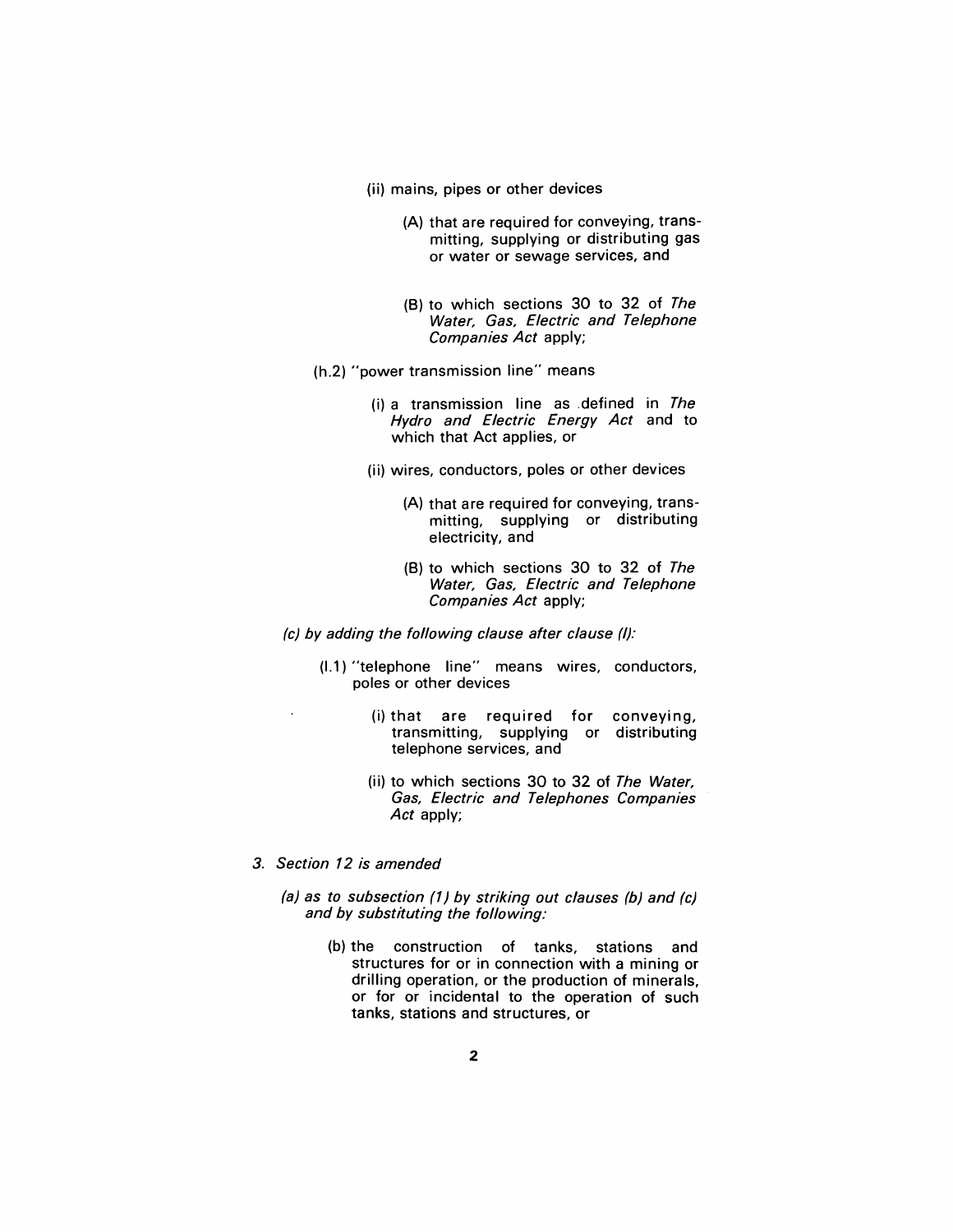#### 3. Section 12(1) and (3), (a) and (b)(i) presently read:

12. (1) No operator has a right of entry in respect of the surface of any land for

- (a) the removal of minerals contained in or underlying the surface of such land or for or incidental to any mining or drilling operations, or
- (b) the laying of pipe lines for or in connection with any mining or drilling operations, or the production of minerals, or
- (c) the erection of tanks, stations and structures for or in connection with a mining or drilling operation, or the production of minerals,

until the operator has obtained the consent of the owner of the surface of the land and of the occupant thereof, or has become entitled to right of entry by reason of an order of the Board pursuant to this Act.

(3) The Board may make an order granting right of entry in respect of the surface of

- (a) the land in which the operator or his principal has the right to a mineral or the right to work a mineral, and
- (b) such other land as in the opinion of the Board is necessary
	- (i) for a pipe line, power line, or a road to connect the operator's mining or drilling operations located on adjacent lands and to permit the operations to be operated jointly, and for the tanks, stations and structures to be used in the operations, or

Section 12(1)(b) and (3)(b)(i) presently give the Surface Rights Board jurisdiction in relation to pipelines and power lines that are required in connection with mineral recovery operations only. The amendments will extend this jurisdiction to all pipelines, power transmission lines and telephone lines, as defined in the proposed new clauses being added to section 1 of the Act: see section 2 of this Bill. The proposed clause (b) is a recasting of the present clause (c).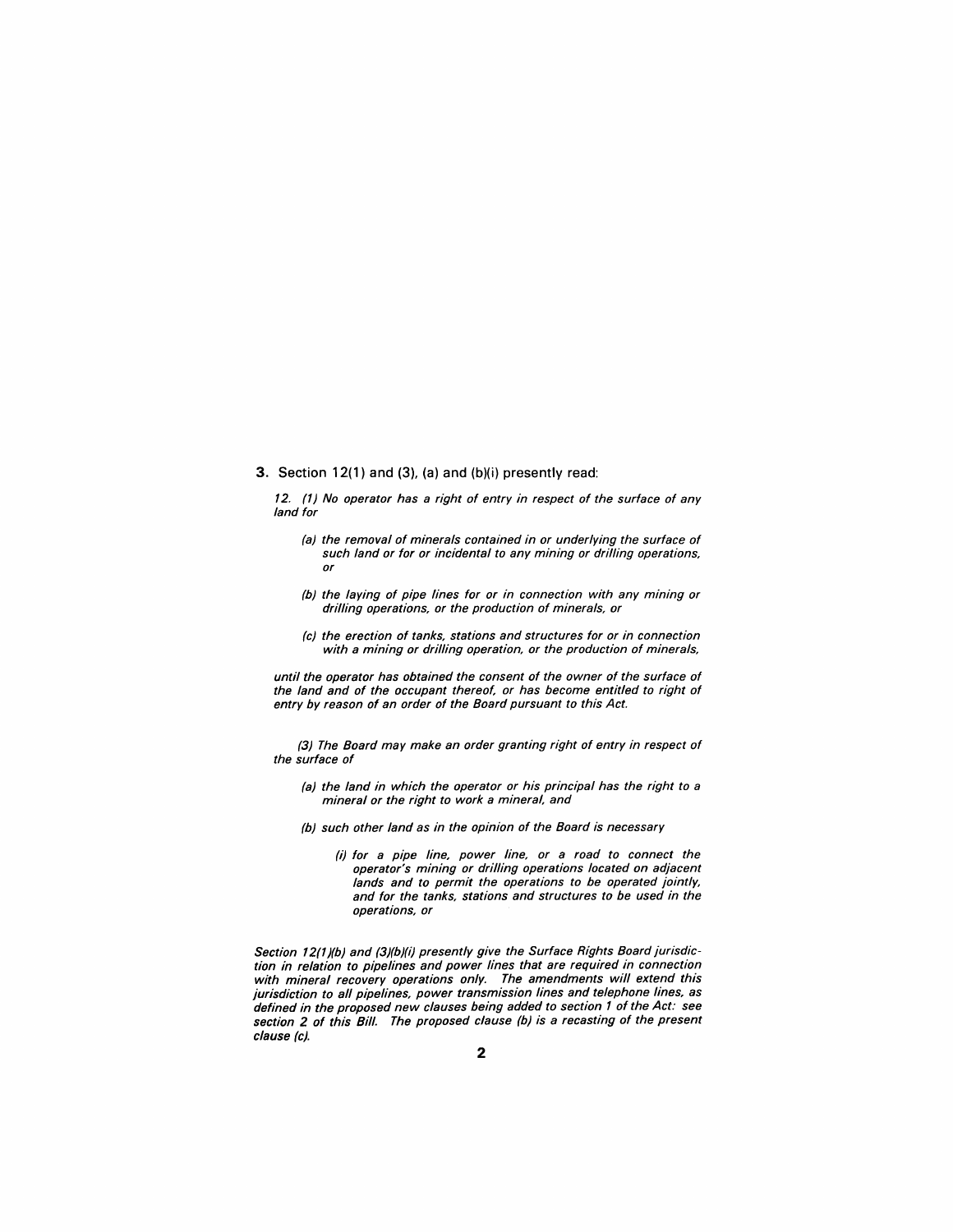- (c) the construction of a pipeline, or for or incidental to the operation of a pipeline, or
- (d) the construction of a power transmission line, or for or incidental to the operation of a power transmission line, or
- (e) the construction of a telephone line, or for or incidental to the operation of a telephone line,
- (b) as to subsection (3), clause (b), subclause (i) by striking out the words "a pipe line, power line, or",
- (c) by adding the following subsection after subsection  $(4)$ :

(5) The Board may make an order granting right of entry in respect of the surface of land required for a pipeline, a power transmission line or a telephone line.

4. Section 13, subsection (1) is amended by striking out the words "pipe lines" and by substituting the word "pipelines".

5. Section 14 is amended by adding after subsection (2) the following:

(3) The Supreme Court may, on the application by the operator by way of originating notice, issue such order as may be necessary to enable the operator or any person employed or engaged by the operator to exercise his rights under subsection (1).

- 6. Section 18 is amended
	- (a) as to subsection (1), clause (b), by adding the words "except in the case of a pipeline, power transmission line or telephone line," before the words "after seven clear days",
	- (b) as to subsection (1) by adding after clause (b) the following:
		- (c) in the case of a pipeline, power transmission line or telephone line, after 21 clear days have elapsed from the date of personal service, or 28 days from the date of any substituted service, on the respondent, of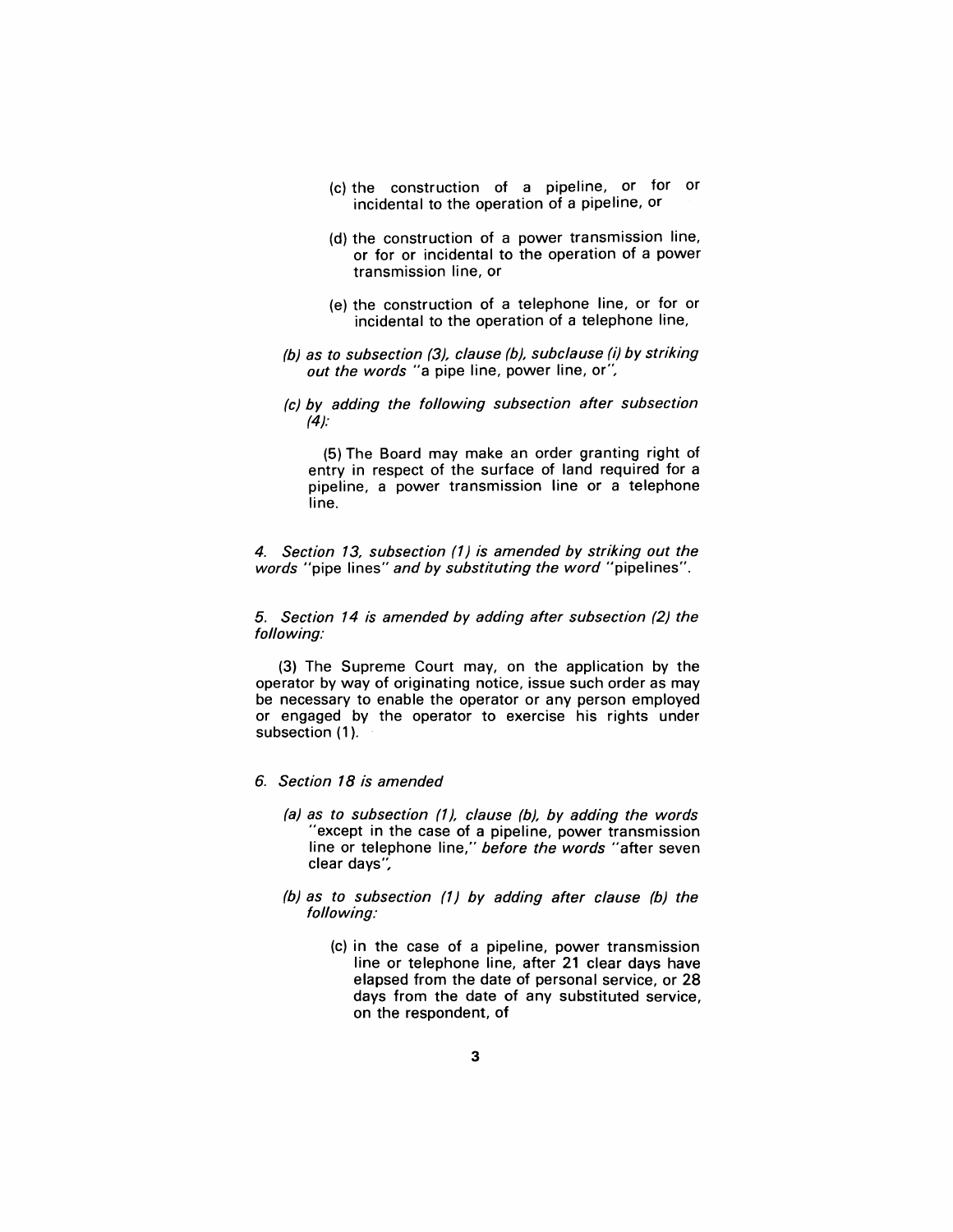4. This amendment will make the reference correspond to the defined term "pipeline".

#### 5. Section 14(1) presently reads:

14. (1) Notwithstanding section 12, subsections (1) and (2) but subject to subsection (2) of this section, an operator proposing to undertake any of the operations mentioned in this Act, or any person employed or engaged by him, may enter upon any Crown or other land for the purpose of

- (a) making surveys or examinations on the surface of the land for fixing the site of the operation, and
- (b) setting out and ascertaining such portions of the surface of the land as are incidental to or necessary for the operation.

The proposed subsection (3) is similar to section 63 of The Expropriation Act. Section 28 of The Surface Rights Act allows for the enforcement of a Board order through the Supreme Court but there is presently doubt as to whether the Court has any power to enforce the statutory rights of the operator to conduct surveys, etc.

6. Section 18(1) and (4) presently reads:

18. (1) Notwithstanding section 17, after the filing of an application the Board may, if it considers it proper to do so, issue an order granting right of entry in respect of the surface of the land,

- (a) upon the operator filing with the Board a letter of consent in Form C in the Schedule signed by the respondent, or
- (b) after seven clear days have elapsed from the date of personal service, or 14 days from the date of any substituted service, on the respondent, of
	- (i) a copy of the application, and
	- (ii) a notice in Form B in the Schedule.

(4) Where the Board receives an objection after the serving of a notice in Form B in the Schedule on the respondent, the Board shall hold a hearing with respect to the application and objection at such time and place as the Board considers advisable in accordance with section 17.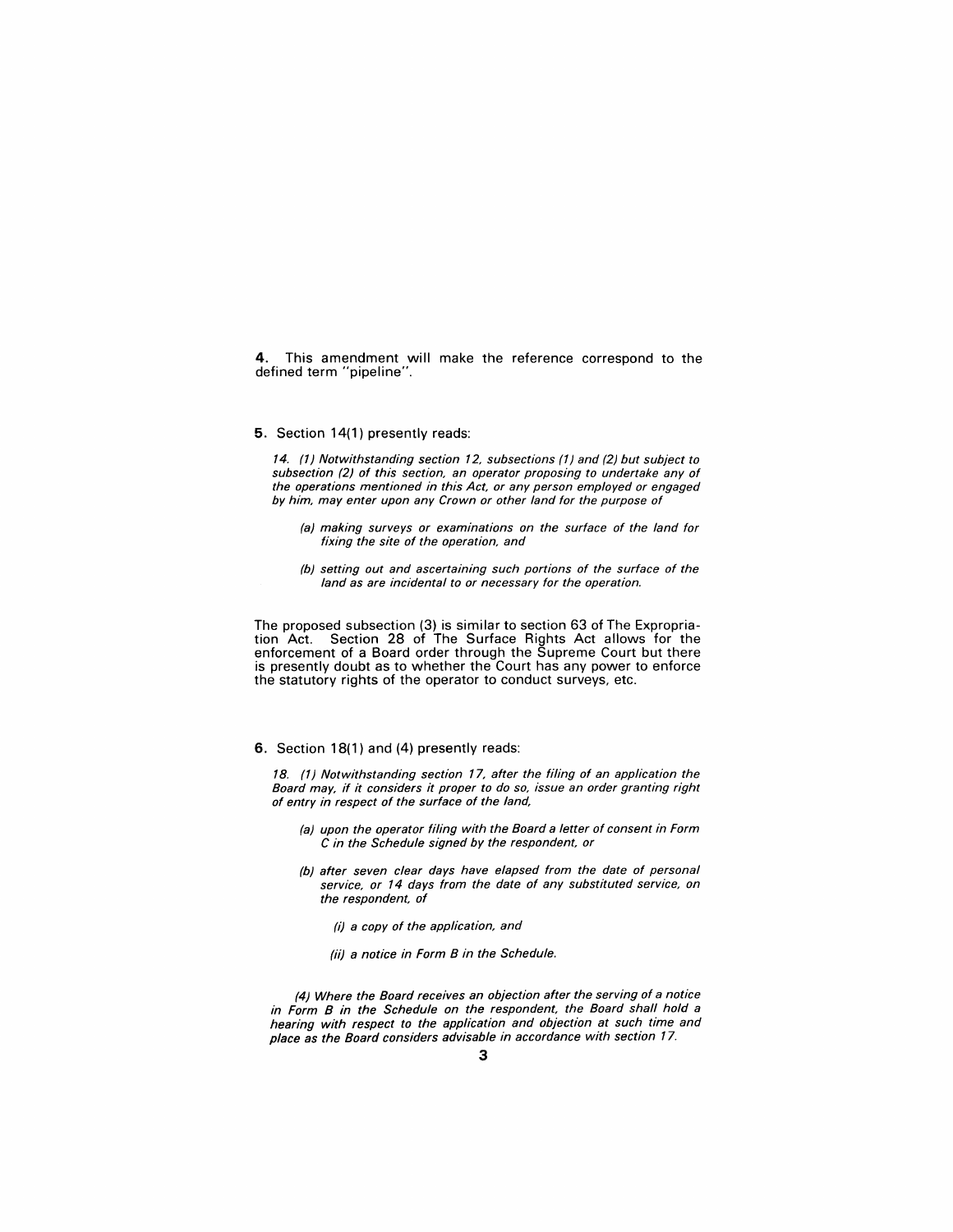(i) a copy of the application, and

(ii) a notice in Form B in the Schedule.

- (c) as to subsection (4), by striking out the word "shall" and by substituting the word "may".
- 7. Section 23 is amended

#### (a) by adding the following subsection after subsection (2):

(2.1) Upon application therefor, the Board shall, after determining the amount of compensation under subsection (1), determine such additional amount of compensation as, in the opinion of the Board, is necessary in order to enable the owner or purchaser to relocate his residence in accommodation that is at least equivalent to the accommodation on the land affected by the right of entry order, and in fixing the additional amount of compensation the Board shall include the increase in cost between the date on which the right of entry order was made and the time when the new accommodation could reasonably be obtained.

#### (b) by adding the following subsection after subsection (5):

(6) The Board may order the operator to pay interest at such rate as the Board considers just with respect to all or any part of the compensation payable under the compensation order and any interest so payable is recoverable in the same manner as the compensation.

8. Section 29, subsection (1) is amended by striking out the word "cerified" and by substituting the word "certified".

9. Section 37 is amended by striking out subsection (2) and by substituting the following:

(2) This section applies only to the following classes of surface leases, namely,

(a) surface leases that do not relate to pipelines, power transmission lines or telephone lines, where the terms of the leases commence on or after January 1, 1972, and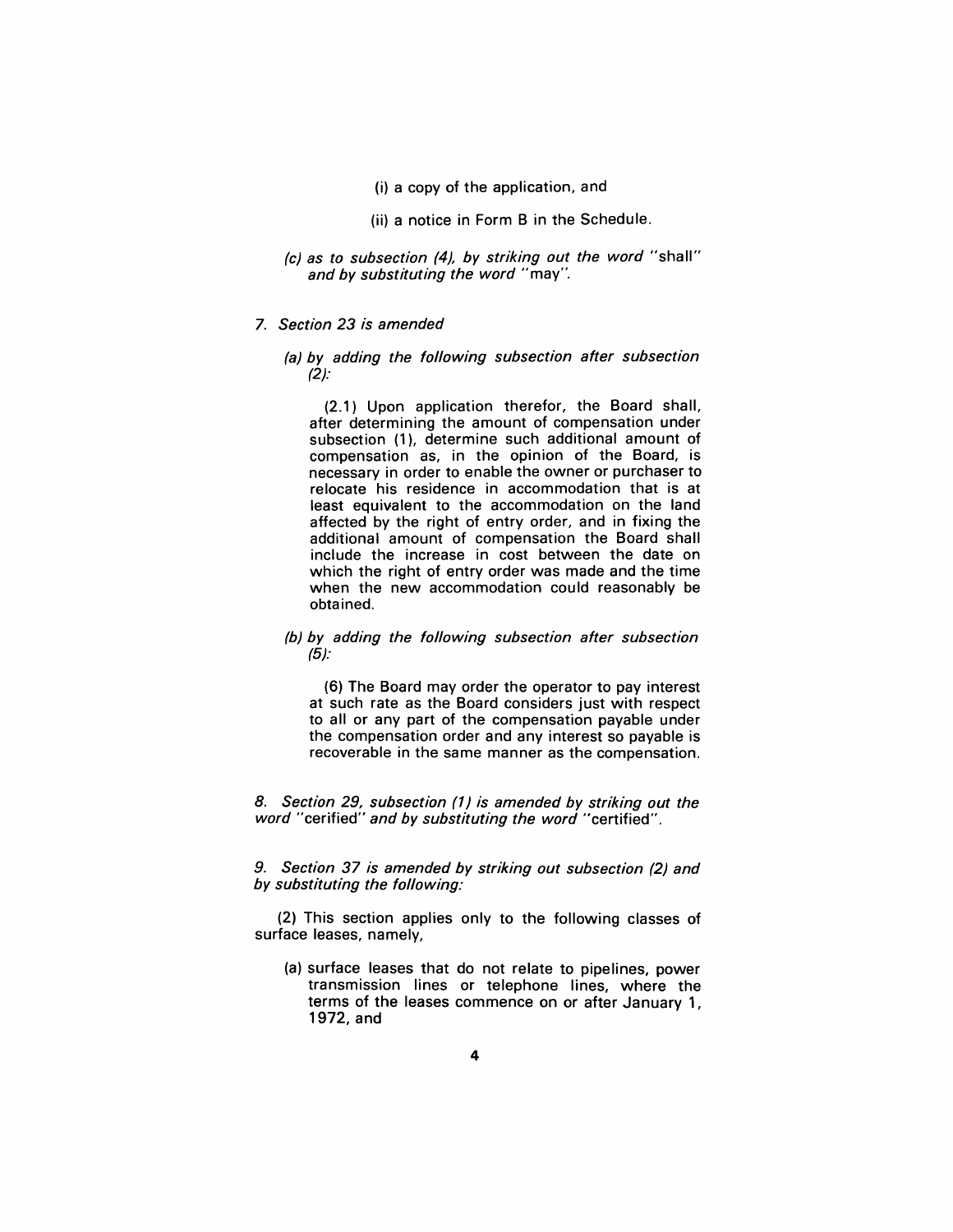7. (a) The new subsection (2.1) allows for the adoption by the Board of the "home for a home" principle where relocation is necessitated and is similar to the provisions of section 45 of The Expropriation Act. Section 23(1) presently reads:

23. (1) Where a right of entry order is granted, the Board shall also determine the amount of compensation payable and the person to whom the compensation is payable.

(b) Interest payment on compensation payable.

8. Corrects a typographical error.

#### 9. Section 37(2) presently reads:

(2) This section applies only to surface leases the terms of which commence on or after January 1, 1972.

Section 37 deals with reviews every five years of rental rates under private surface leases. The amendment is consequential to the amendments being proposed to sections 1 and 12. Insofar as section 37 relates to surface leases for pipelines, power transmission lines and telephone lines it will apply only to those surface leases whose terms commence on or after January 1, 1977 and which provide for the payment of rentals on a yearly or other periodic basis.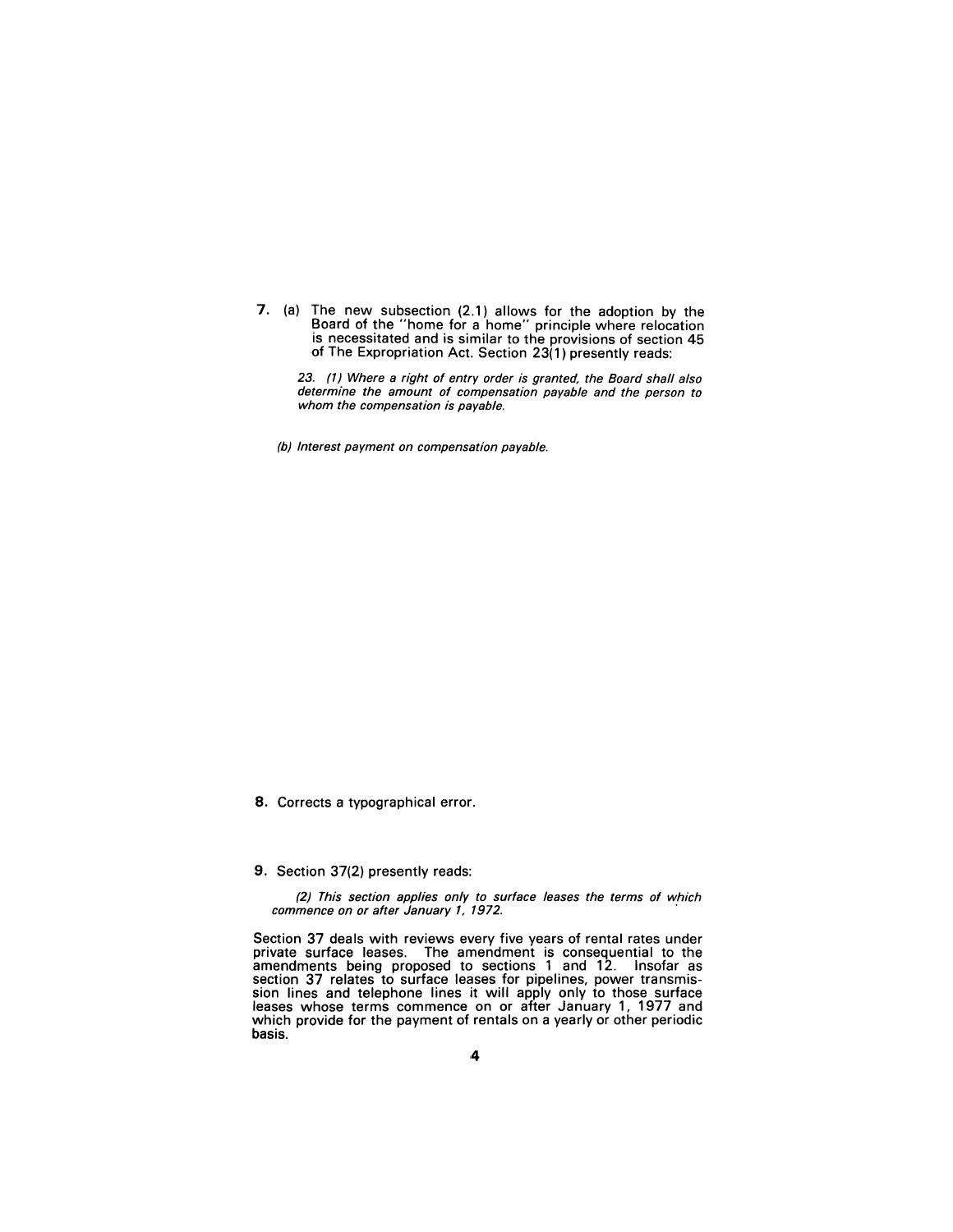(b) surface leases that relate to pipelines, power transmission lines or telephone lines, where the terms of the leases commence on or after January 1, 1977.

#### 10. Section 38 is amended by striking out subsection (2) and by substituting the following:

(2) The Board has jurisdiction to hear and determine a dispute under this section only if

- (a) the application is made in writing to the Board by a party to the dispute within six months of the last date on which damage is alleged to have occurred, and
- (b) the amount of compensation claimed by the owner or occupant does not exceed the sum of \$2,000.

11. The Expropriation Act is amended as to section 26, subsection (2)

- (a) by striking out clauses (a) and (b), and
- (b) by striking out clauses (c) and (d) and by substituting the following:
	- (c) section 29 of The Water Resources Act, or
	- (d) The Hydro and Electric Energy Act with respect to power plants.

12. The Hydro and Electric Energy Act is amended as to section 30 by striking out clause  $(b)$  and by substituting the following:

- (b) by expropriation under The Expropriation Act, in the case of a power plant, or
- (c) by proceedings under The Surface Rights Act, in the case of a transmission line.
- 13. The Pipeline Act, 1975 is amended
	- (a) as to section 1, clause 6
		- (i) by striking out the word "Iines" and by substituting the word "line", and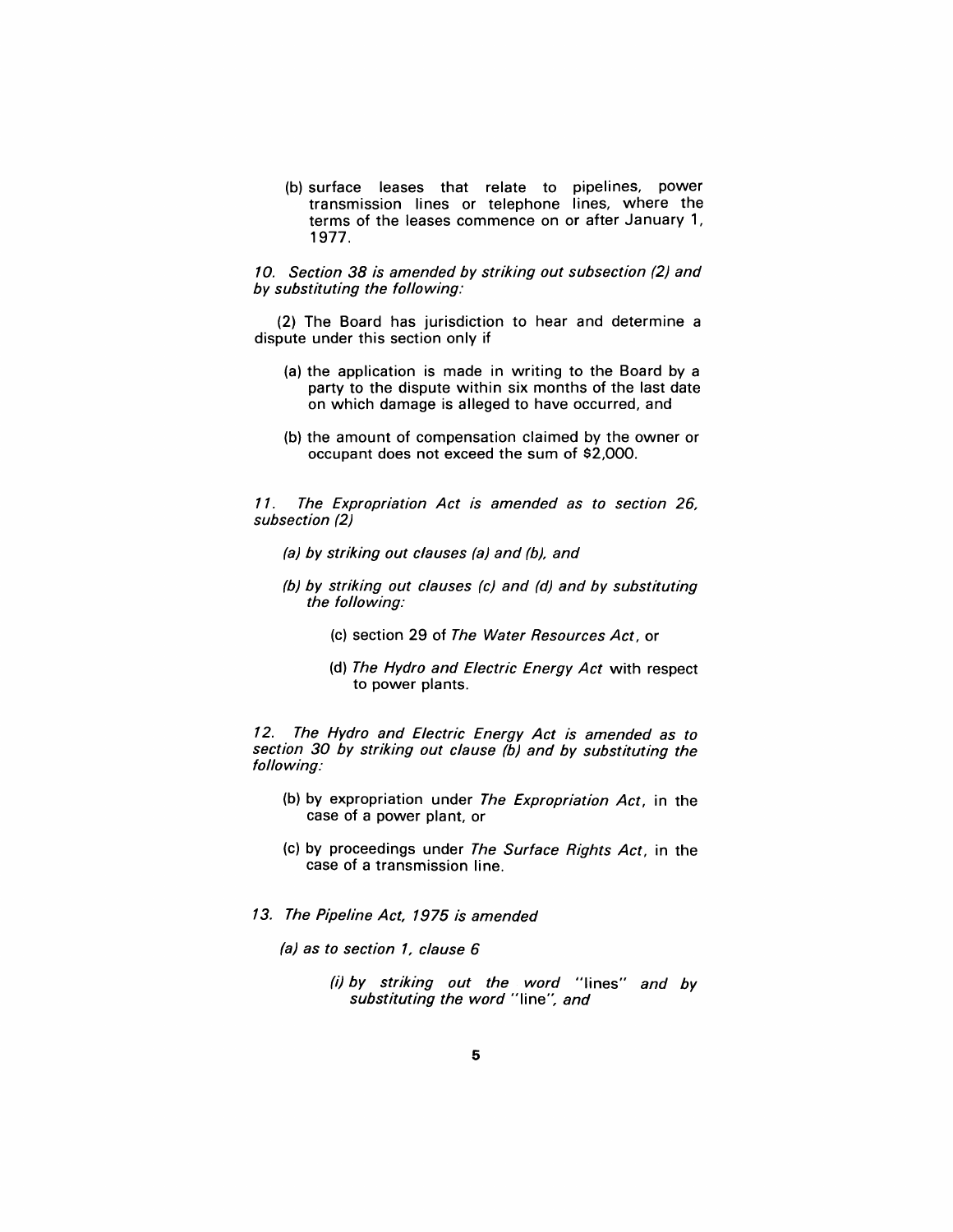#### 10. Section 38(1) and (2) presently read:

38. (1) Subject to subsections (2) to (4), the Board may hold a hearing and make an order with respect to a dispute between the operator and an owner or occupant who are parties to a surface lease or the operator and a respondent under a right of entry order as to the amount of compensation payable by the operator

- (a) for damage caused by or arising out of the operations of the operator to any land of the owner or occupant, or
- (b) for any loss or damage to livestock or other personal property of the owner or occupant arising out of the operations of the operator whether or not the land on which the loss or damage occurred is subject to the surface lease or right of entry order, or
- (c) for time spent or expense incurred by an owner or occupant in recovering any of his livestock that have strayed due to the act or omission of the operator whether or not the act or omission occurred on the land that is subject to the surface lease or right of entry order.

(2) The Board has jurisdiction to hear and determine any dispute under this section only if

- (a) the application under this section is made in writing to the Board by a party to the dispute within 120 days of the last date on which the damage is alleged to have occurred, and
- (b) the amount of compensation claimed by the owner or occupant does not exceed the sum of \$1000.

11. This section will amend chapter 27 of the Statutes of Alberta, 1974. Section 26(2) presently reads:

(2) The Surface Rights Board has jurisdiction with respect to expropriations under this Act authorized under or pursuant to

- (a) The Pipeline Act, 1975, or
- (b) The Water, Gas, Electric and Telephone Companies Act, or
- (c) The Water Resources Act, or
- (d) The Hydro and Electric Energy Act.

See the note to section 2 of this Bill.

12. This section will amend chapter 49 of the Statutes of Alberta, 1971. Section 30 presently reads:

30. Where an operator requires an estate or interest in land for the purposes of a power plant or a transmission line, the estate or interest may be acquired

- (a) by negotiation with the owner, or
- (b) by expropriation under The Expropriation Act.

See the note to section 2 of this Bill.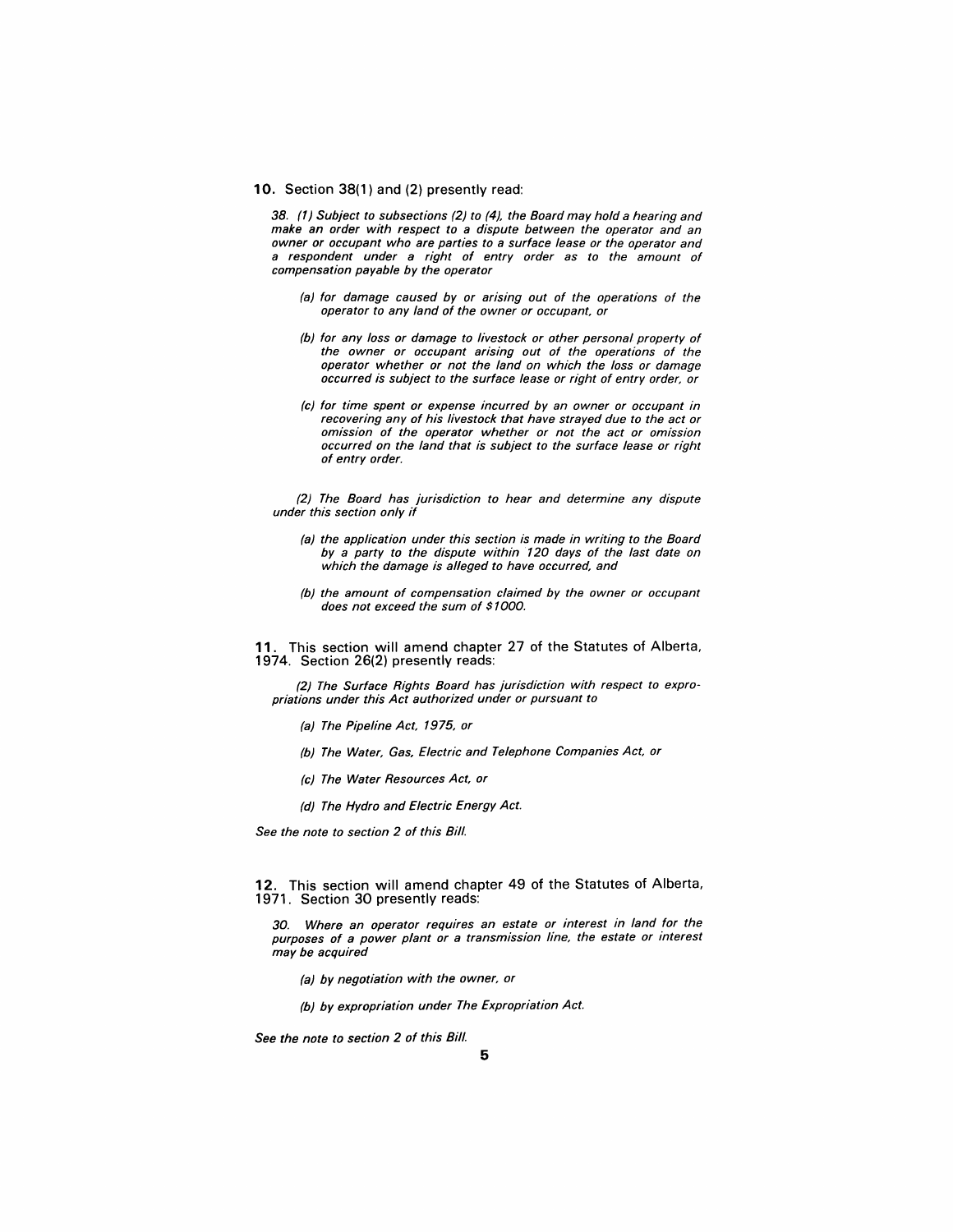- (ii) by adding the word "or" at the end of subclause (v) and by adding the following subclause:
	- (vi) water where the pipe forms part of any works or undertaking constructed under the authority of an interim licence or licence issued pursuant to The Water Resources Act,
- (b) as to section 48, subsection (1), by striking out all of the clauses following clause (a) and by substituting the following:
	- (b) by proceedings under The Surface Rights Act.
- (c) as to section 48, subsection (3) by striking out the word "expropriation" and by substituting the words "proceedings under The Surface Rights Act",
- (d) as to section 49
	- (i) by adding after the words "under The Expropriation Act for the purposes of his pipeline" the words "pursuant to proceedings commenced before January 1, 1977," and
	- (ii) by striking out the words "right for entitlement" in clause (a), subclause (i) and by substituting the words "right or entitlement".

14. The Water, Gas, Electric and Telephone Companies Act is amended by striking out section 32 and by substituting the following:

32. Where the company receives a certificate of approval from the Minister and requires an interest in land for the purposes of the right of way, the interest may be acquired in lands owned by the Crown or by any other person

- (a) by negotiation with the owner, or
- (b) by proceedings under The Surface Rights Act.

15. Any proceeding commenced pursuant to The Expropriation Act before the commencement of this section with respect to any expropriation authorized under or pursuant to

(a) The Pipeline Act, 1975, or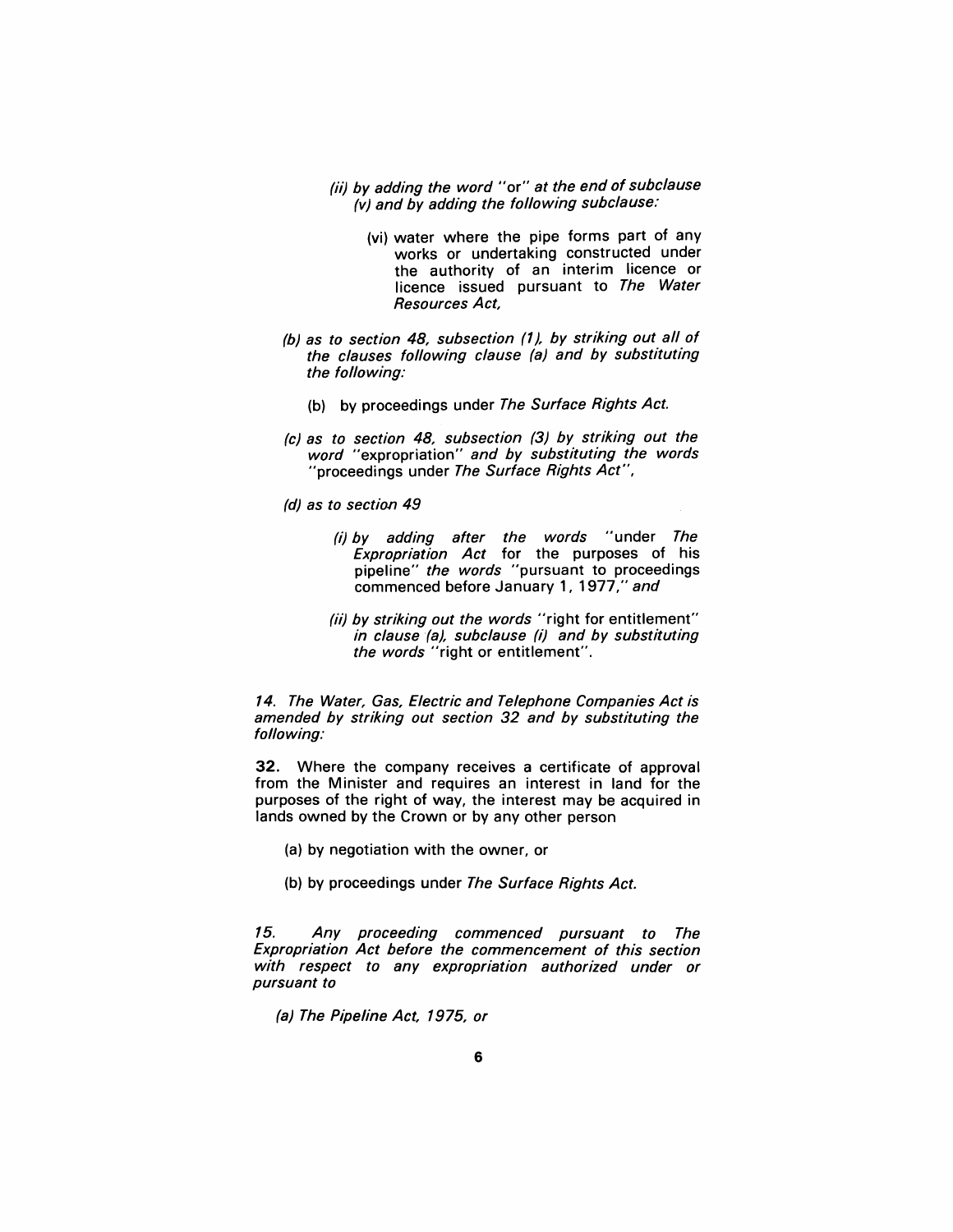13. This section will amend chapter 30 of the Statutes of Alberta, 1975 (Second Session).

(a)(i): Corrects a typographical error.

(a)(ii): Section 1, clause 6 defines "fluids line". The addition of subclause (vi) will exclude from that class of pipeline any water pipeline forming part of the works or undertaking of a licensee under The Water Resources Act. The result will be that the expropriation of rights of way for such water pipelines will come under The Expropriation Act as part of the total works or undertaking and not under The Surface Rights Act. This will avoid the necessity of having two separate proceedings under two Acts in respect of the same project.

(b), (c) and (d)(i): As to the amendments to sections 48 and 49, see section 2 of this Bill. Section 48(1) presently reads:

48. (1) Where an operator requires an interest in land for the purposes of his pipeline, the interest may be acquired in lands owned by the Crown or by any other person

- (a) by negotiation with the owner, or
- (b) by an order under The Surface Rights Act, if the operator is entitled to apply under that Act, or
- (c) by an order under The Water, Gas, Electric and Telephone Companies Act, if the operator is a company within the meaning of that Act, or
- (b) by a certificate of approval under The Expropriation Act.
- (d)(ii): Corrects a typographical error.

14. This section will amend chapter 387 of the Revised Statutes of Alberta 1970. Section 32 presently reads:

32. (1) Upon receiving a certificate of approval from the Minister, the company may take and expropriate for the purposes of a right of way so much of the lands or interest therein as may be approved by the Minister for the route of the right of way.

(2) The manner in which and the terms upon which a company may exercise the right to take and expropriate lands or any interests in lands,

- (a) shall be in accordance with the terms of any agreement effected between the company and the owner of any such lands or interest therein, and
- (b) in the absence of any such agreement shall be as set forth in The Expropriation Act.

15. Transitional.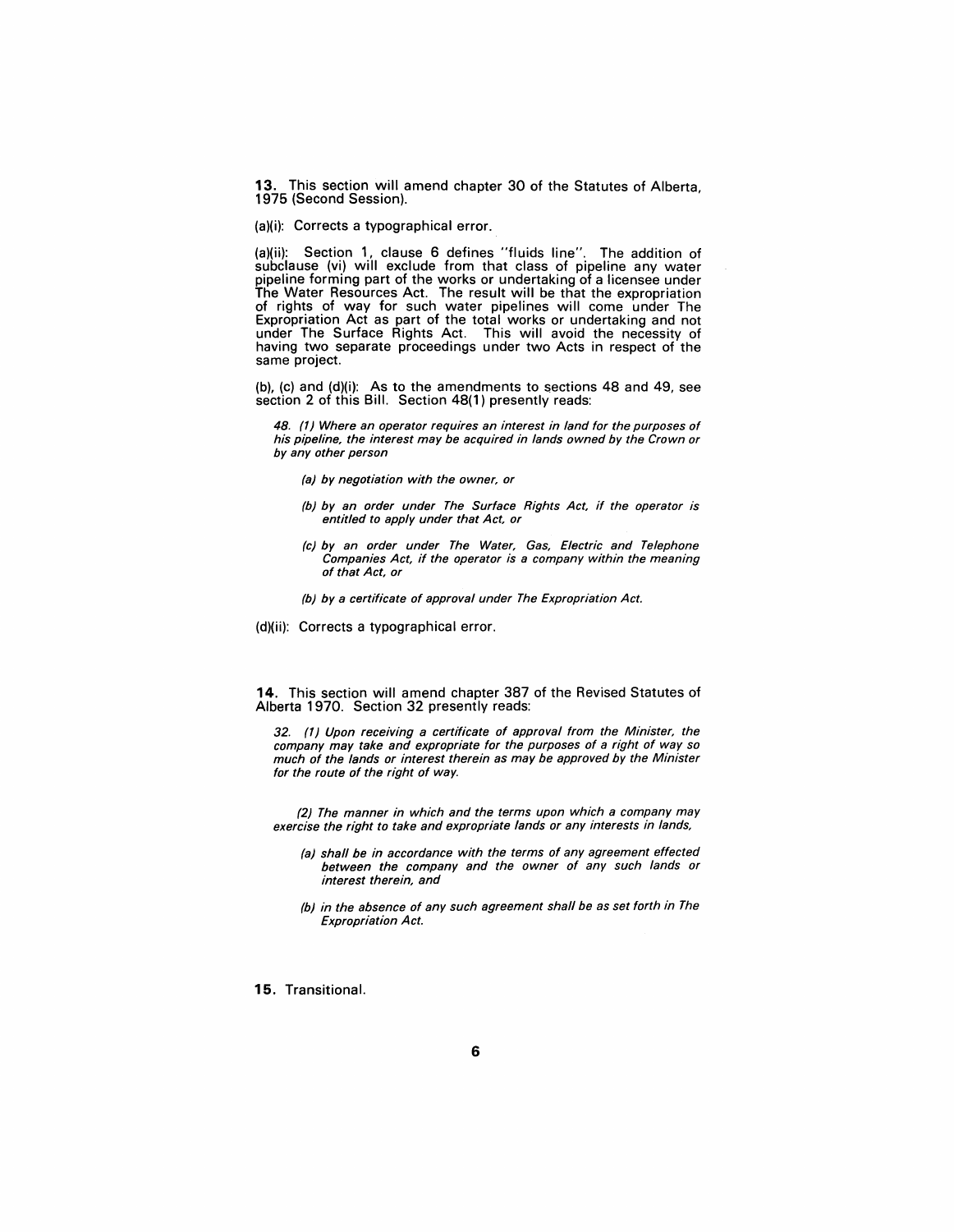- (b) The Hydro and Electric Energy Act with respect to a transmission line, or
- (c) The Water, Gas, Electric and Telephone Companies Act,

shall be continued to its conclusion and be treated for all purposes as though this Act had not come into force.

- 16. The Water Resources Act is amended
	- (a) by striking out the heading preceding section 49 and by substituting the following:

#### **Acquisition of Works by the Crown, Cancellations and Forfeitures**

- (b) as to section 81, subsection (1), by striking out the words "Sections 24 to 59" and by substituting the words "Sections 24 to 28 and sections 30 to 59".
- 17. This Act comes into force on January 1, 1977.